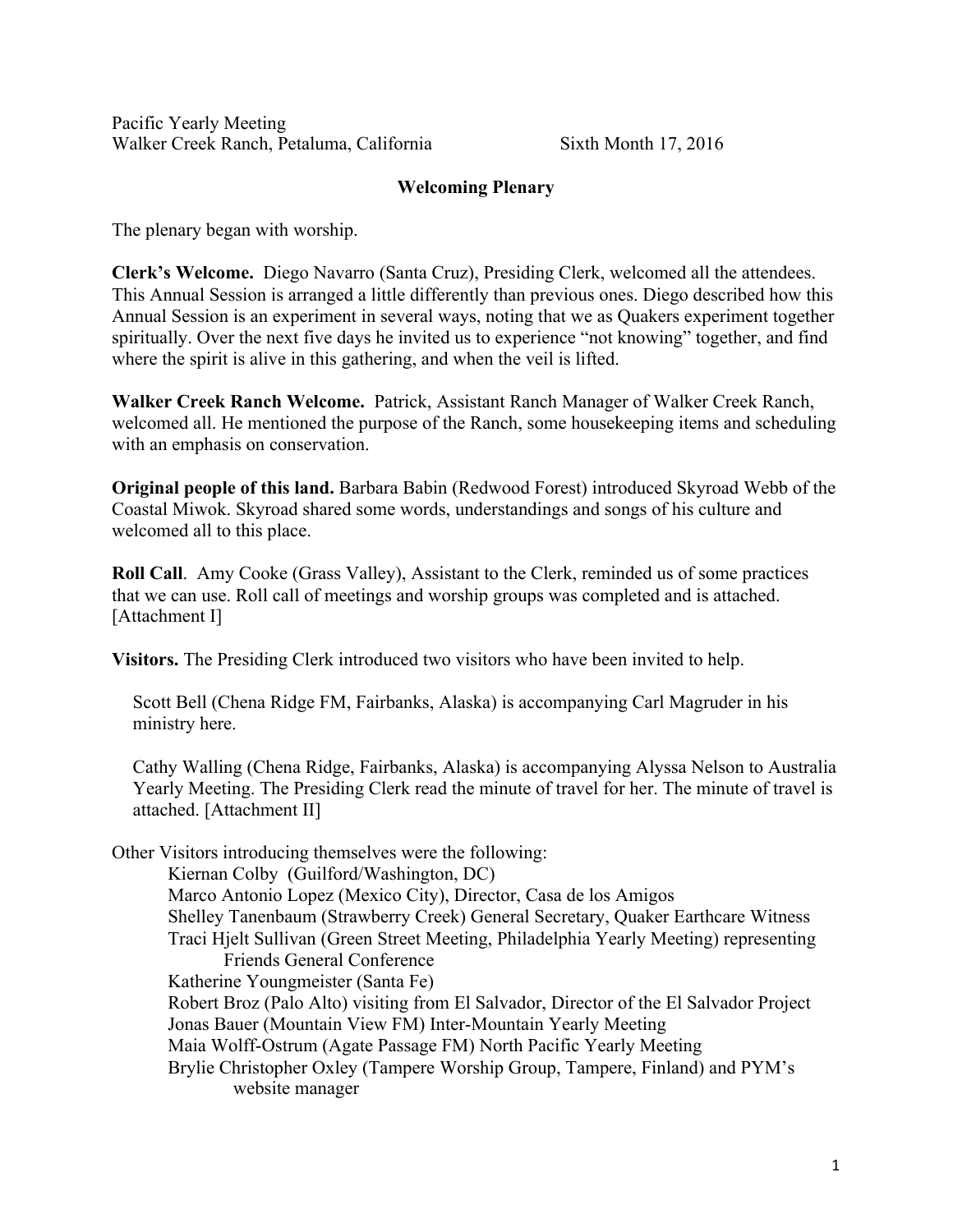Children's Program (CP). Nathan Secrest (Redwood Forest), Children's Program Coordinator, offered information concerning the Children's Program and a new evening offering, a children's campfire program.

Junior Yearly Meeting (JYM). The Co-clerks, Ministry and Oversight Committee members and adult co-clerks introduced themselves and summarized what they have been and will be doing. One request was for others to please ask before joining JYM activities.

This year the JYM Co-clerks are Rose Nadis (Santa Barbara), David Shaw (Santa Monica) and Maya Price (Berkeley). JYM Ministry and Oversight Committee members are Co-clerks Nina Shaw (Santa Monica) and Miles Pangelina (Berkeley), and member Ari Standish (Berkeley). The JYM Adult Committee Co-clerks are Steve Leeds (San Francisco) and Erika Tarabini (Redding/Chico). The JYM Adult Committee members are Kate Connell (Santa Barbara), Suzanne Doss (Orange Grove), Dan Strickland (Orange Grove), and Muriel Strand (Sacramento).

Young Adult Friends (YAF). Co-clerks J.T. Dorr-Bremme (Orange Grove) and Rebekah Percy (La Jolla and Vancouver) reported on the YAF schedule and invited others to join in.

Respectful Relationships/ Community Expectations. The YAF-led experimental exercise was rescheduled for Saturday morning.

Ministry and Oversight Committee (M&O). Bronwen Hillman (Mexico City), Clerk of M&O, and members of M&O, introduced themselves. Please make suggestions to any one of these committee members. New this year is the Information Desk, to answer any and all questions.

Arrangements. Rick Altherr (San Jose) and Laura Kohl (La Jolla), Arrangements Co-Clerks, mentioned a few points, especially the Information Desk as the place to start an inquiry.

Registrar. Sarah Tyrell (Berkeley) and Heather Levien (Berkeley) described where to register and offered a few other housekeeping notes.

Secretariat. Raph Levien (Berkeley), Clerk of Secretariat, described the "Daily Miracle" and how to publish in it, and shared other resources they have to offer.

Minutes. The minutes were read, edited and approved.

Worship. The plenary closed with worship.

Presiding Clerk: Diego Navarro Recording Clerks: Jim Anderson, Leslie Zondervan-Droz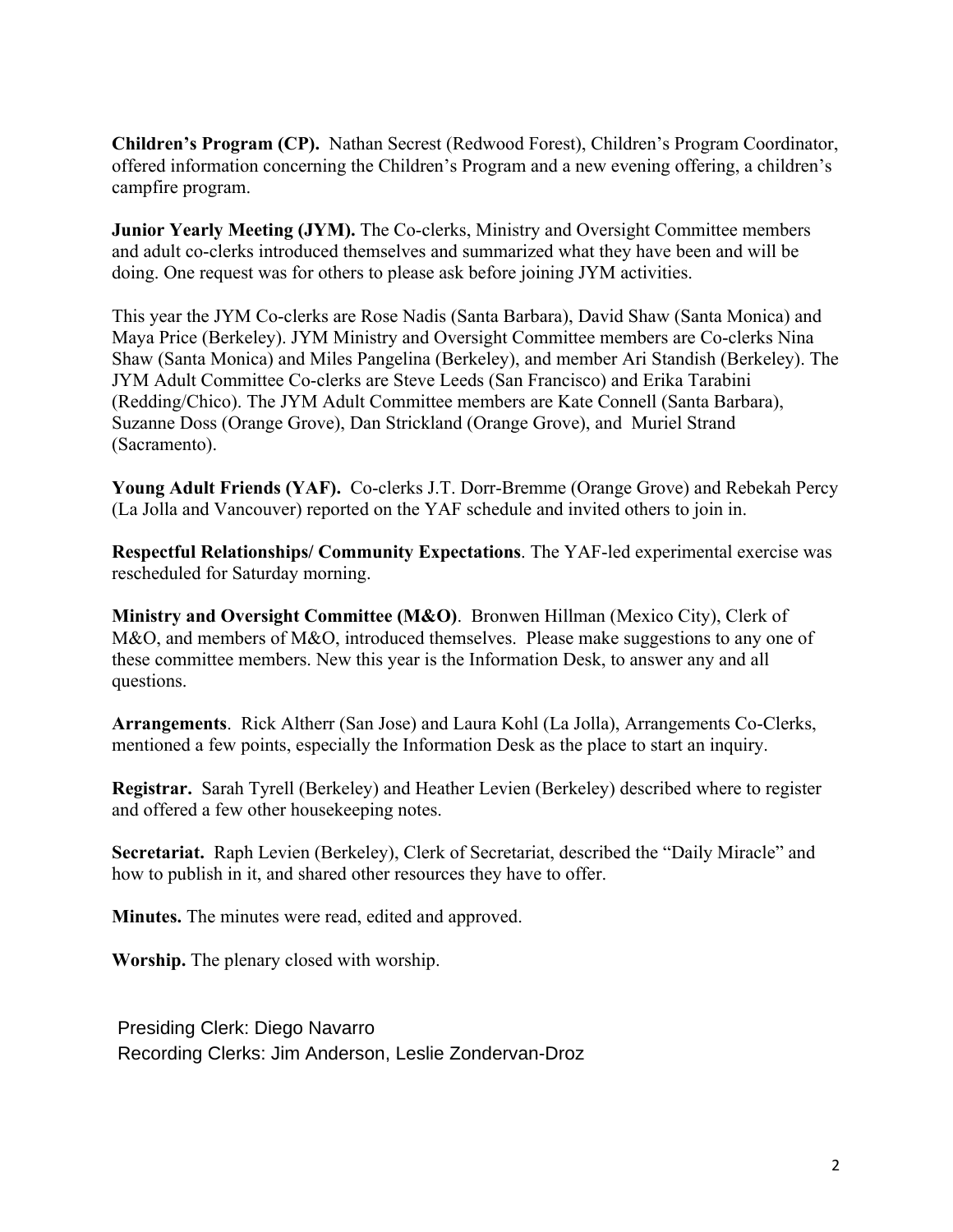# **Attachments**

## Attachment I: Roll Call

Meetings and Worship Groups

| Appleseed             | y(1) |   |
|-----------------------|------|---|
| <b>Berkeley</b>       | y    |   |
| Big Island            | y    |   |
| <b>Central Coast</b>  | y    |   |
| Chico                 | y    |   |
| Claremont             | y    |   |
| Davis                 | y    |   |
| Delta                 | n    |   |
| Sierra Foothills WG   |      | n |
| Fresno                | n    |   |
| <b>Grass Valley</b>   | y    |   |
| Placer WG             | n    |   |
| Guatemala             | y    |   |
| Honolulu              | y    |   |
| Kauai WG              | n    |   |
| Maui WG               | n    |   |
| Molokai WG            |      | n |
| Humboldt              | у    |   |
| Southern Humboldt WG  | y    |   |
| <b>Inland Valley</b>  | y    |   |
| Las Vegas WG          | y    |   |
| La Jolla              | y    |   |
| Live Oak              | y    |   |
| Friends of Soledad WG | y    |   |
| Marloma-Long Beach    | y    |   |
| Mendocino             | n    |   |
| Mexico City           | y    |   |
| Oajaca WG             | n    |   |
| Monterey Peninsula    | y    |   |
| Napa-Sonoma           | n    |   |
| Ukiah WG              | n    |   |
| <b>Orange County</b>  | y    |   |
| Orange Grove          | y    |   |
| Conejo Valley WG      | у    |   |
| Whittier WG           | n    |   |
| Palo Alto             | y    |   |
| Redding               | y    |   |
| <b>Redwood Forest</b> | y    |   |
| Friends House WG      | y    |   |
| Lake County WG        | y    |   |
| Reno                  | n    |   |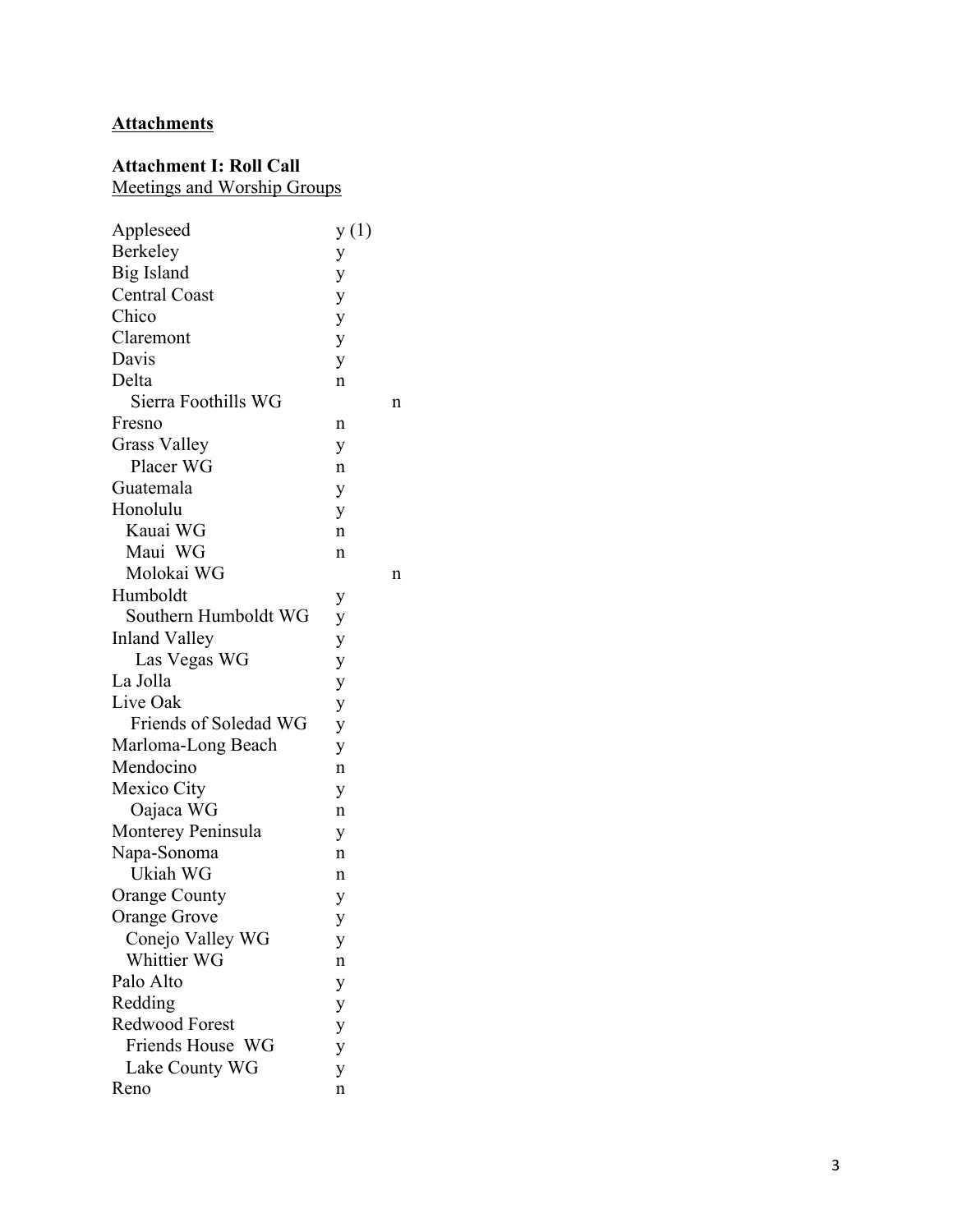| Sacramento              | y |  |
|-------------------------|---|--|
| San Diego               | y |  |
| San Francisco           | y |  |
| Western Shore WG        | y |  |
| West Marin WG           | n |  |
| San Jose                | у |  |
| Santa Barbara           | y |  |
| Ojai WG                 | y |  |
| Santa Cruz              | y |  |
| Santa Monica            | y |  |
| <b>Strawberry Creek</b> | V |  |
| Oakland WG              | n |  |
| Visalia                 |   |  |
| and                     |   |  |
| Carson City WG          | n |  |
| Livermore WG            |   |  |
|                         |   |  |

note (1)  $y =$  present,  $n =$  not present

## Attachment II: Travel Minute, Cathy Walling

## CHENA RIDGE FRIENDS MEETING

2682 Gold Hill Road, Fairbanks, Alaska 99709

June 5, 2016

Dear Friends in Pacific Yearly Meeting and Australia Yearly Meeting:

We at Chena Ridge Friends Meeting (Alaska Friends Conference) send our love and greetings with Cathy Walling as she travels as companion in the ministry with Alyssa Nelson and Thistle West of Pacific Yearly Meeting. Cathy will first join Alyssa for her presentation for the week of Pacific Yearly Meeting Sessions, and then they will travel together with Thistle to Australia Yearly Meeting where Alyssa has been invited to share her experiences serving as Pacific Yearly Meeting Youth Program Coordinator.

Cathy has been a faithful member of Chena Ridge Meeting for 20 years, serving the meeting as co-clerk, and clerk of various committees. She has also served as clerk of the Yearly Meeting Ministry and Nurture Committee. Her gifts of eldering have been recognized within our Meeting and more widely by Friends General Conference Traveling Ministries Program. She has served as an elder for several Friends over the years including traveling twice to Australia as a companion in the ministry with Elaine Emily.